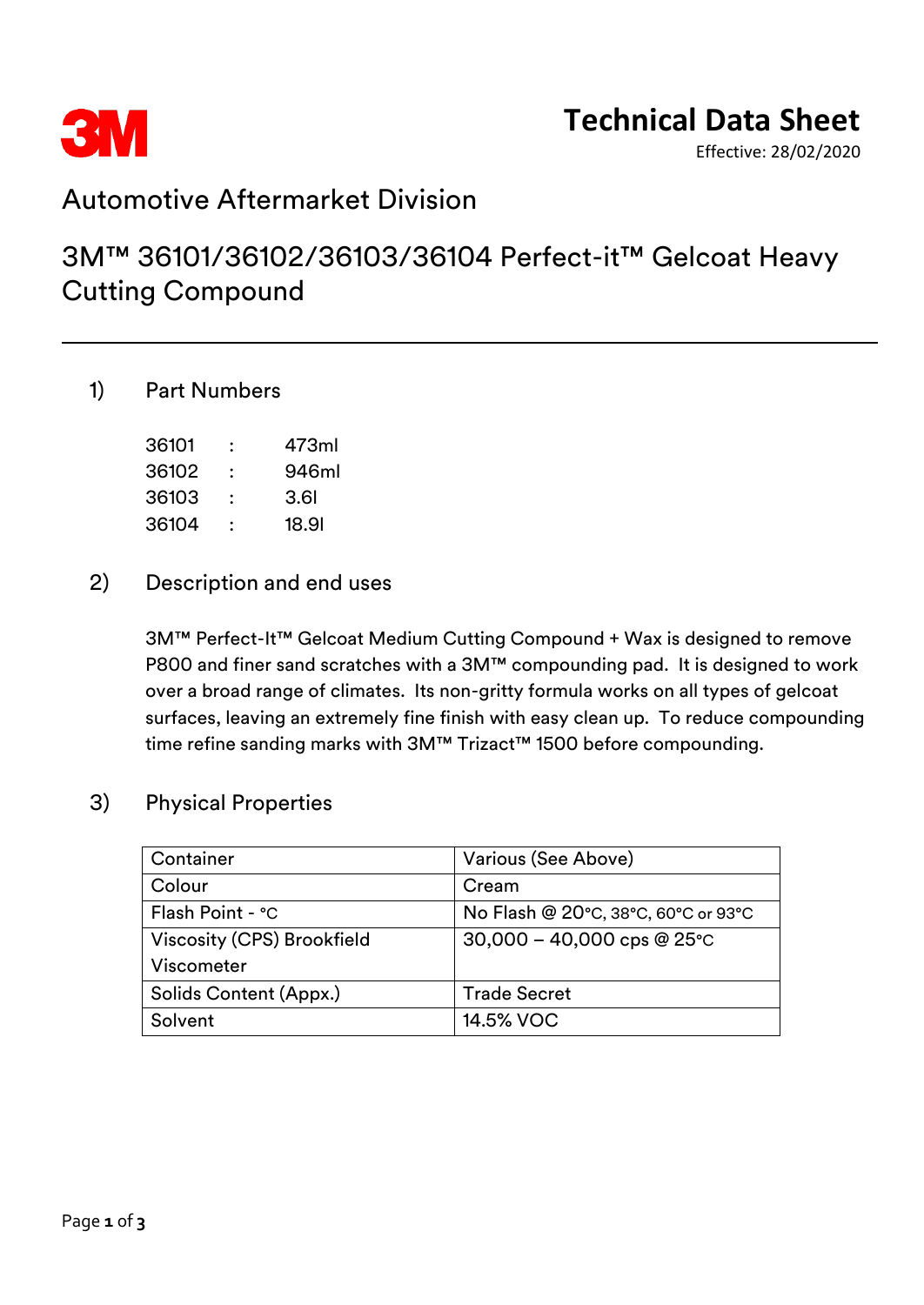

# **Technical Data Sheet**

Effective: 28/02/2020

#### 4) Directions for Use

*Compound between 1200 and 2000 rpm using a buffer equipped with a 3M™ wool or 3M™ foam compounding pad.* 

- 1. Apply enough material to work a 2` x 2` area with a thin film throughout the buffing process. The product is designed to be used wet and buffed with a thin film. Important: If too much compound is applied to the surface, product may create a heavy film that reduces workability. If this occurs, remove excess material from both panel and pad surfaces. Spur buffing pad as necessary.
- 2. Start buffing with medium pressure between 1200 and 2000 rpm. For optimal finish, as the product begins to dry, reduce pressure at end of buffing cycle. Product can be buffed or wiped dry.
- 3. Use a soft cloth to remove any residual film and/or sling before moving on to another panel or before polishing.
- 4. For added protection apply 3M™ Boat Wax (36112/36113) after compounding is completed.
- 5) Storage

Keep from freezing.

6) Safety

Refer to product label and safety data sheet for health and safety information before using the product.

3M™ 36101/36102/36103/36104 Perfect-it™ Gelcoat Heavy Cutting Compound is designed FOR PROFESSIONAL INDUSTRIAL USE ONLY.

#### 7) Disclaimer

All statements, technical information and recommendations are based on tests we believe to be reliable but the accuracy or completeness thereof is not guaranteed. Please ensure before using our product that it is suitable for your intended use. All questions of reliability relating to this product are governed by the Terms of Sale subject, where applicable, to the prevailing law.